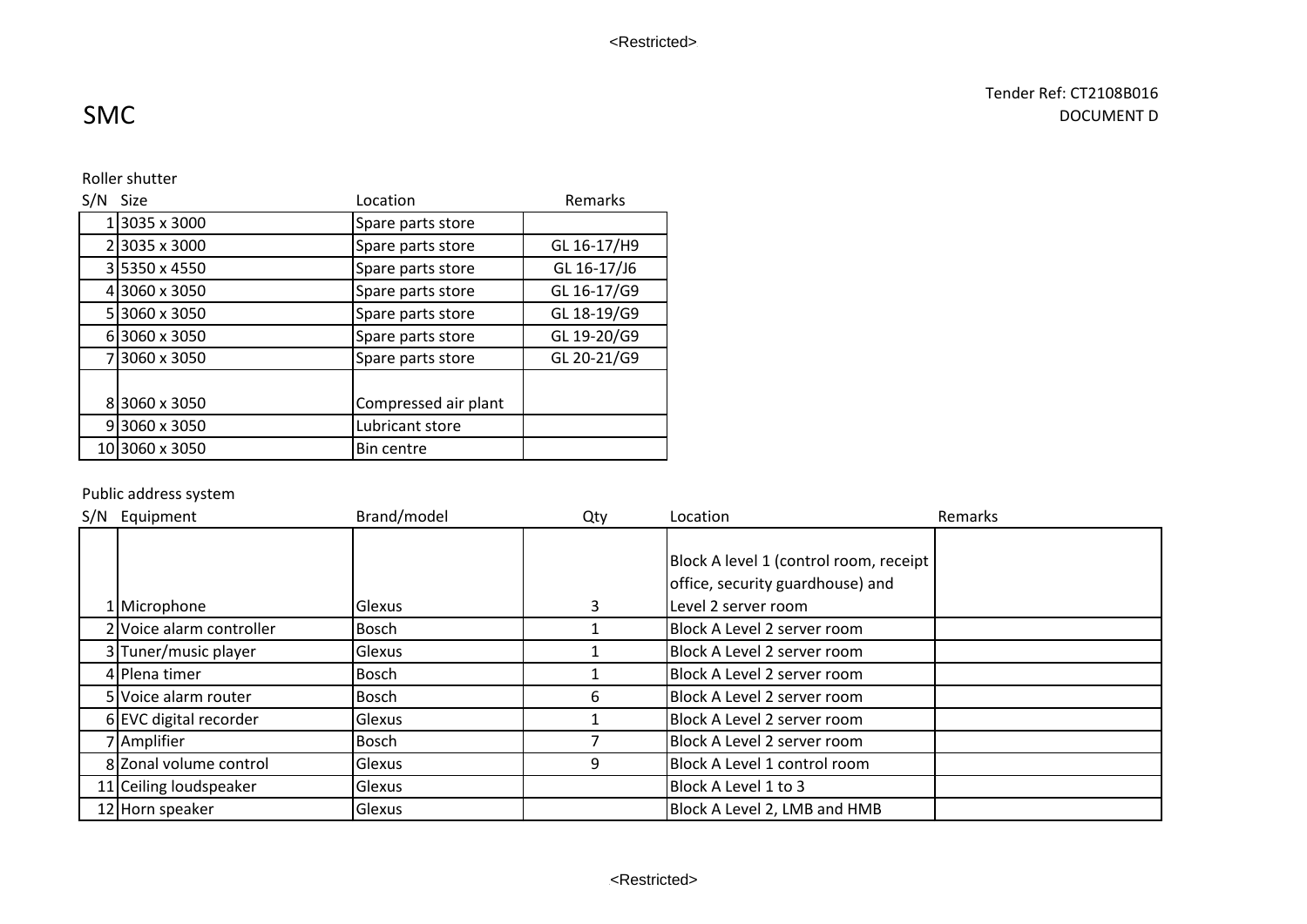# **CCTV**

| S/N | Equipment                    | Brand/model   | Qty | Location                            | Remarks |
|-----|------------------------------|---------------|-----|-------------------------------------|---------|
|     | 1 Camera (different types)   | <b>Glexus</b> | 64  | IAll areas                          |         |
|     | 2 Monitor                    | Glexus        |     | Guardhouse                          |         |
|     | Power supply unit c/w backup |               |     |                                     |         |
|     | 3 battery                    | Glexus        |     | Guardhouse                          |         |
|     | 4 Remote CCTV link           | <b>Glexus</b> |     | <b>GM</b> office, Saravanana office |         |
|     | 5 Network video recorder     | <b>Glexus</b> |     | Guardhouse                          |         |

## Dumbwaiter, Armbarrier, sliding gate system

| S/N | <b>IEquipment</b> | Brand/model   | Qty | Location                      | <b>IRemarks</b>             |
|-----|-------------------|---------------|-----|-------------------------------|-----------------------------|
|     | 1 Dumbwaiter      | Swee Hin 14/5 |     | Block A serving canteen       | Peak Engineering - Sep 2018 |
|     | 2 Arm barrier     | <b>I</b> Kone |     | Block A main entrance         |                             |
|     | 3 Sliding gate    | <b>INICE</b>  |     | <b>IBlock A main entrance</b> |                             |

# Plumbing, sewerage and water supply

| S/N Equipment              | Brand/Model                    | Qty | Location                 | Remarks                   |
|----------------------------|--------------------------------|-----|--------------------------|---------------------------|
| 1 Booster pump             | Ebara 3M 50-160/5.5            |     | Level 3 plant room       |                           |
| 2 Fibreglass pressure tank | Aquasystem VAV300              |     | Level 3 plant room       | Peak Engineering - Mar 19 |
| 3 Fibreglass pressure tank | Aquasystem VAV500              |     | Level 3 plant room       | Peak Engineering - Mar 19 |
| 4 Sump pump                | HOMA TP52M 13/4D               |     | Maintenance bay basement |                           |
|                            | Bridgestone 2                  |     |                          |                           |
|                            | compartment, Size:             |     |                          |                           |
| 5 Domestic water tank      | $10m \times 2.5m \times 3m(h)$ |     | Level 3 plant room       |                           |

### Fire protection services

| S/N | Equipment           | Brand/Model        | Qty | Location             | Remarks |
|-----|---------------------|--------------------|-----|----------------------|---------|
|     | 1 Hose reel         | IАE                | 21  | All areas            |         |
|     | 2 Fire Hydrant      | IAE                |     | <b>Outdoor</b> areas |         |
|     | 3 Sprinkler head    | Spray safe model B |     | All areas            |         |
|     | 4 Fire Extinguisher | <b>Various</b>     | 93  | All areas            |         |
|     | 5 Flow switch       | Glexus             | 15  | All areas            |         |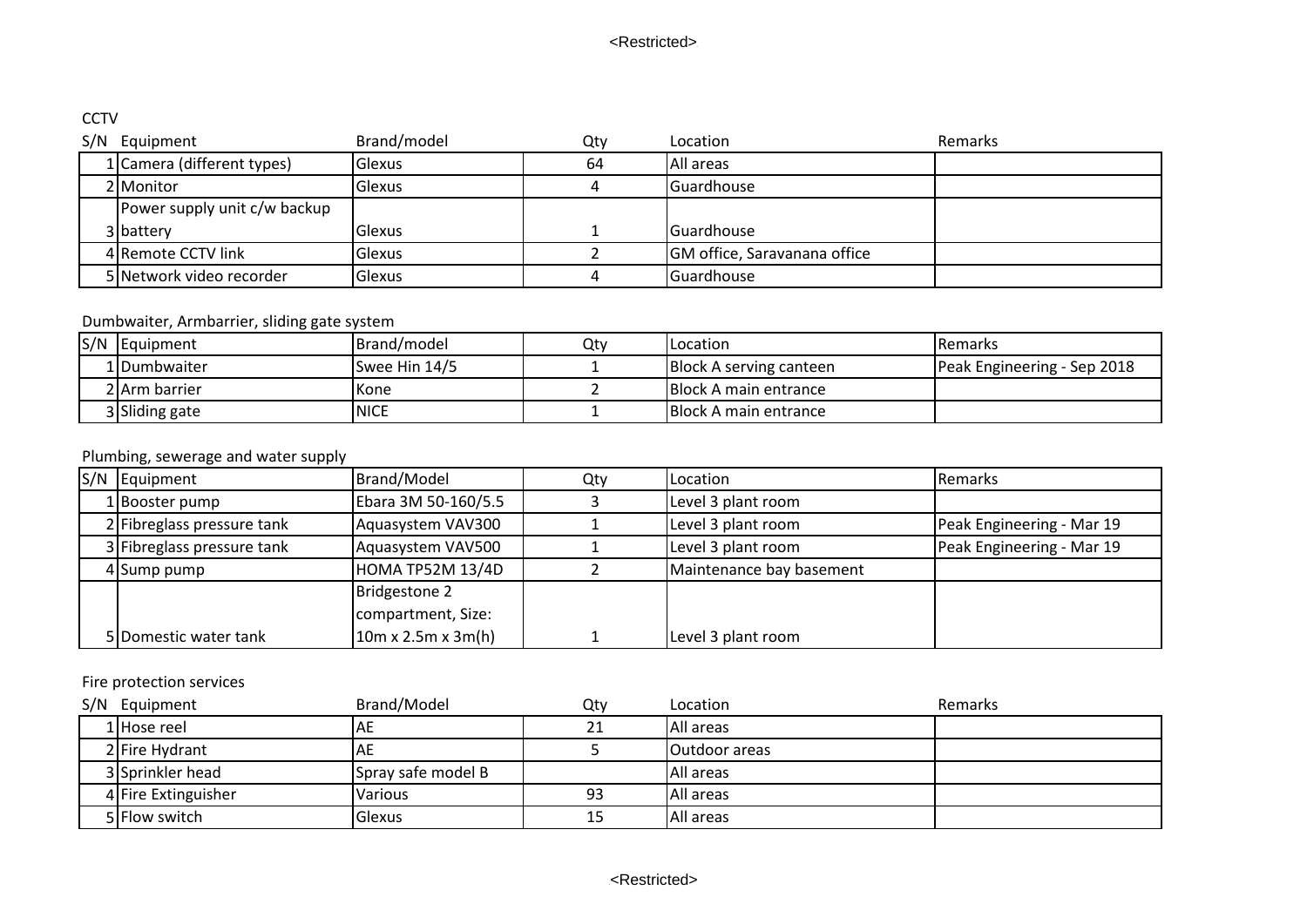|                                   |                        |                | Block A control valve area and     |  |
|-----------------------------------|------------------------|----------------|------------------------------------|--|
| 6 Pressure switch                 | Sainomiya              |                | sprinkler pump room                |  |
|                                   |                        |                | Block A control valve area and     |  |
| 7 Pressure gauge                  | <b>Birch</b>           |                | sprinkler pump room                |  |
| Alarm check valve c/w alarm       |                        |                | Block A control valve area and     |  |
| 8 gong                            | <b>Central Model F</b> | 8              | sprinkler pump room                |  |
| 9Shunt gapmeter                   | Platon/Sguv            |                | Block A control valve area         |  |
| 10 Fire pump-OH                   | RB A60 3" x 2"         | $\overline{2}$ | Sprinkler pump room                |  |
| 11 Jockey pump                    | Lowara SV207           | $\mathbf{1}$   | Sprinkler pump room                |  |
| 12 Fire pump - EHH                | <b>RB 6" x 6" DF</b>   | $\overline{2}$ | Sprinkler pump room                |  |
| 13 Jockey pump                    | Loware SV414           | $\mathbf{1}$   | Sprinkler pump room                |  |
| 14 Smoke detector                 | Glexus                 | 48             | All areas                          |  |
| 15 Call point                     | Glexus                 | 26             | All areas                          |  |
| 16 Alarm bell                     | Glexus                 |                | All areas                          |  |
| 17 Control relay                  | Glexus                 | 19             | All areas                          |  |
|                                   |                        |                | Treatment plant and scrap handling |  |
| 18 Corrosion resistant sprinkler  | Viking N2 pendant      |                | area                               |  |
|                                   |                        |                | Control valve and sprinkler pump   |  |
| 19 Cast iron gate valve           | Kitz/Fig125Fcw1        |                | room                               |  |
| 20 Ball Float valve               | Psv/Fig501             |                | Sprinkler pump room                |  |
| 21 Vortex inhibitor               | Ansul/AS117            |                | Sprinkler pump room                |  |
| Floatless level switch (sprinkler |                        |                |                                    |  |
| $22$ tank)                        | Omron 61F-G3           |                | Sprinkler pump room                |  |
|                                   |                        |                | Control valve and sprinkler pump   |  |
| 23 Swing check valve              | Kitz/Fig 125 FCO       |                | room                               |  |
|                                   |                        |                | Control valve and sprinkler pump   |  |
| 24 Water check valve              | Kitz/Fig 10FW          |                | room                               |  |
|                                   |                        |                | Control valve and sprinkler pump   |  |
| 25 Bronze gate valve              | Kitz/Fig H             |                | room                               |  |
|                                   |                        |                | Control valve and sprinkler pump   |  |
| 26 Bronze swing check valve       | Kitz/Fig R             |                | room                               |  |
| 27 FMIB                           | Glexus                 | 1              | <b>Guard house</b>                 |  |
| 28 Main Fire MIMIC panel          | Glexus                 | $\mathbf{1}$   | <b>Guard house</b>                 |  |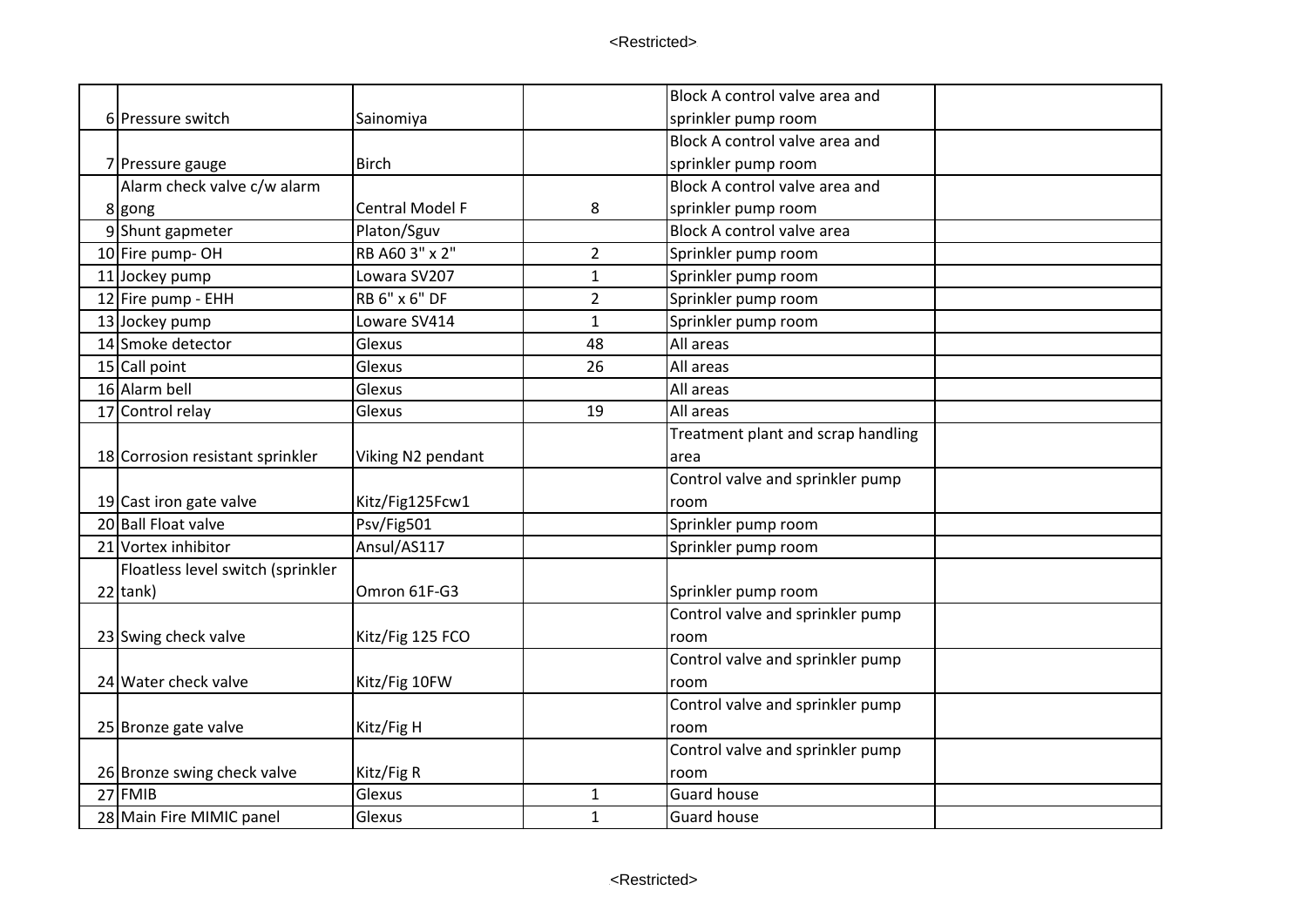| $29$ SAP/1        | Glexus | <b>Block A Level 1</b>   |  |
|-------------------|--------|--------------------------|--|
| 30 SAP/1 Repeater | Glexus | <b>Block A Level 1</b>   |  |
| 31 SAP/1 Repeater | Glexus | <b>Block A Level 2</b>   |  |
| 32 SAP/1 Repeater | Glexus | Block A Level 3          |  |
| $33$ SAP/2        | Glexus | <b>HMB</b>               |  |
| 34 SAP/2 Repeater | Glexus | <b>HMB</b>               |  |
| 35 Sounder        | Glexus | Block A Level 1, 2 and 3 |  |

#### Electrical Installation

| S/N | Equipment                    | Brand/Model             | Qty | Location            | Remarks                    |
|-----|------------------------------|-------------------------|-----|---------------------|----------------------------|
|     |                              |                         |     |                     |                            |
|     | 1 <sup>22kv</sup> switchgear | ABB ZS1/VD4 vacuum      |     | Switchroom          |                            |
|     |                              | ABB 1000kv,             |     |                     |                            |
|     |                              | hermetically sealed oil |     |                     |                            |
|     | 2 Transformer 1000kv         | type                    |     | Transformer room    |                            |
|     | 3 HT Metering kiosk panel    | ABB                     |     | <b>PUB</b> meter    |                            |
|     |                              | Tropic                  |     |                     |                            |
|     | 4 Generator                  | power/TP1000PA          |     | Genset room         | Ahead Engineering - Oct 18 |
|     | 5 Changeoverpanel            | Ahead Engineering       |     | Outside genset room | Ahead Engineering - Mar 18 |

## Aircon - split unit

| S/N             | Equipment        | <b>Brand</b> | Model        | Location                    | Remarks |
|-----------------|------------------|--------------|--------------|-----------------------------|---------|
|                 | <b>FCU 2-1</b>   | Carrier      | 40JCS024     | 2nd Storey Office           |         |
|                 |                  | Daikin       | FT25DVM      | 2nd storey meeting room A   |         |
|                 | <b>FCU 2-2</b>   | Daikin       | FT25DVM      | 2nd storey meeting room B   |         |
|                 | <b>FCU 2-4</b>   | Fujitsu      | AVYA30LBLU   | 2nd storey office           |         |
|                 | <b>FCU 2-5</b>   | Mitsubishi   | PL - 3BAK    | 2nd storey office           |         |
|                 | FCU <sub>4</sub> | Fujitsu      | AVYA30LBLU   | 3rd storey Room 1           |         |
|                 | FCU <sub>2</sub> | Fujitsu      | AVYA30LBLU   | 3rd storey Room 1           |         |
|                 | FCU <sub>3</sub> | Fujitsu      | AVYA36LBLU   | 3rd storey Room 2           |         |
| 9               | FCU <sub>4</sub> | Fujitsu      | AVYA36LBLU   | 3rd storey Room 3           |         |
| 10 <sub>l</sub> | FCU <sub>5</sub> | Fujitsu      | AVYA24LBL    | 3rd storey conference room  |         |
| 11              | Panasonic (CC)   | Panasonic    | CS-T19KB4H52 | 1st storey male locker room |         |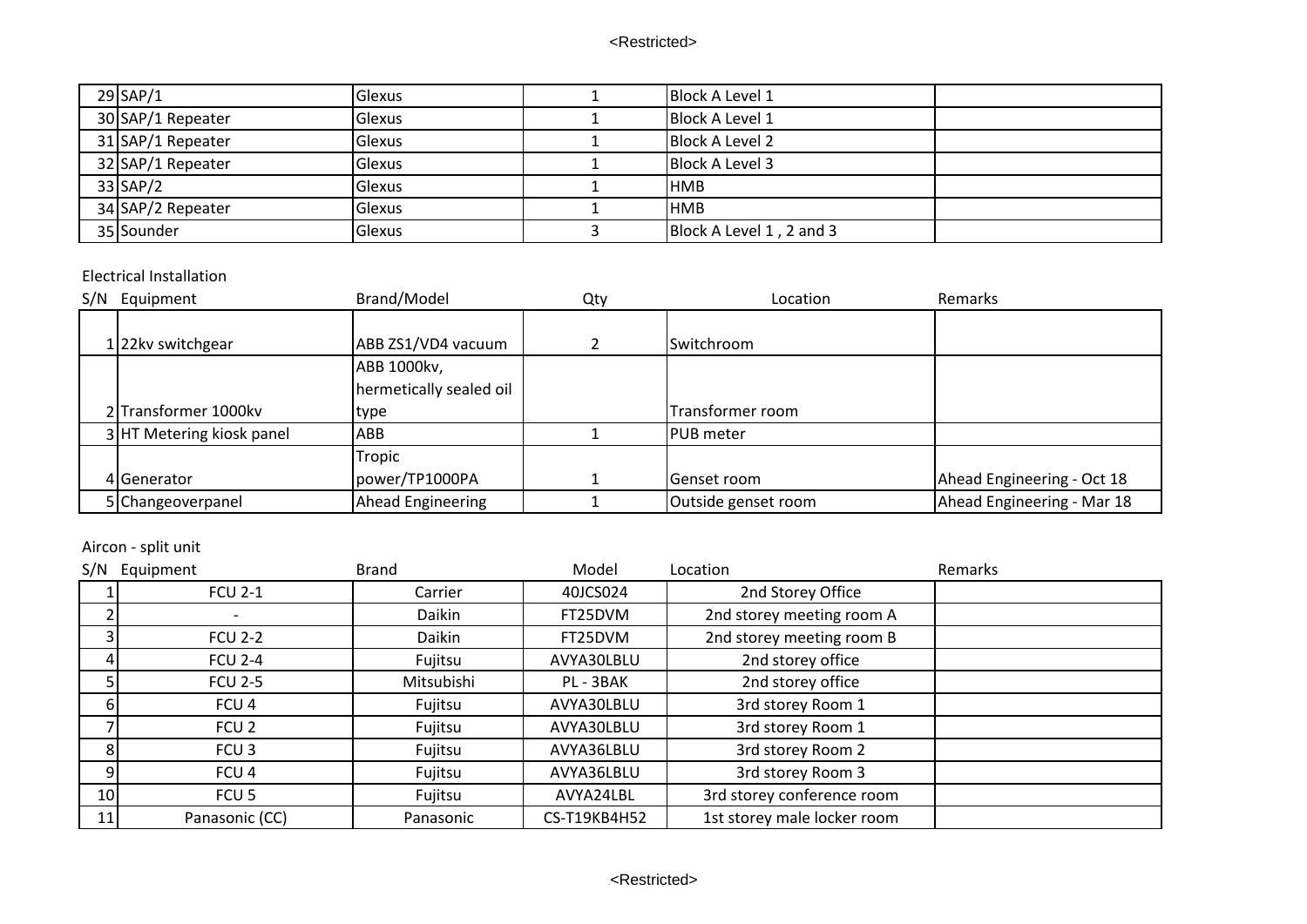| 12 | Mitsubishi (CC) | Mitsubishi | FDTN0VF1           | 1st storey locker room         |                             |
|----|-----------------|------------|--------------------|--------------------------------|-----------------------------|
| 13 | Mitsubishi (CC) | Mitsubishi | PLY-P80EA          | 1st storey locker room         |                             |
| 14 | Mitsubishi (CC) | Mitsubishi | FDT100VFI          | 1st storey locker room         |                             |
| 15 | Mitsubishi (WM) | Mitsubishi | MSXY-FN10VE        | 1st storey issue office        |                             |
| 16 | Mitsubishi (WM) | Mitsubishi | MSXY-FN10VE        | 1st storey receipt office      |                             |
| 17 | LG (WM)         | LG         | <b>BSNQ246K3B3</b> | 1st storey supervisor room     |                             |
| 18 | LG (WU)         | LG         |                    | <b>1st Guard House</b>         |                             |
| 19 | Daikin (WM)     | Daikin     | FT25DVM            | 2nd Storey prayer room         |                             |
| 20 |                 | Mitsubishi | SRK18CEV4          | 1st Floor MDF Room             |                             |
| 21 | Panasonic (WM)  | Panasonic  | CS-PS12UKZ         | Level 2 PABX                   | Peak Engineering - Apr 2018 |
| 22 | Panasonic (WM)  | Panasonic  | CS-PS12UKZ         | Level 2 PABX                   | Peak Engineering - Apr 2018 |
|    | Panasonic (WM)  | Panasonic  |                    | Level 2 Server Room @ Computer |                             |
| 23 |                 |            | CS-S12PKZW         | <b>Room</b>                    |                             |
|    | Panasonic (WM)  | Panasonic  | CS-S12PKZW         | Level 2 Server Room @ Computer |                             |
| 24 |                 |            |                    | Room                           |                             |
| 25 | Daikin (ducted) | Daikin     | FDR05NY1           | L1 office (now SIAEC office)   |                             |

Aircon - AHU

| S/N            | Equipment | <b>Brand</b>                    | Model      | Location                         | Remarks |
|----------------|-----------|---------------------------------|------------|----------------------------------|---------|
|                |           |                                 | 39FDO-     |                                  |         |
|                | $3 - 1$   | Carrier                         | 350J1017AG | 3rd storey Near Canteen          |         |
|                | $3 - 2$   | Carrier                         | 39FD0-     | 3rd storey Near Canteen          |         |
|                |           |                                 | 44DK1017AH |                                  |         |
|                | $2 - 1$   | Carrier                         | 39FD0-     |                                  |         |
| 3 <sup>1</sup> |           |                                 | 35DJ1017AG | 2nd storey near control A/C Room |         |
|                | $2 - 2$   | Carrier                         | 39FDO-     |                                  |         |
| 4              |           | 2nd storey office<br>35DJ1017AG |            |                                  |         |
|                |           |                                 | 39FD0-     |                                  |         |
|                | $2 - 3$   | Carrier                         | 35DJ1017AG | 2nd storey office                |         |

Aircon - CFCU

| S/N | Equipment | Brand               | Mode                                              | ∟ocation          | Remarks |
|-----|-----------|---------------------|---------------------------------------------------|-------------------|---------|
|     | FCU 1     | Carrie <sup>®</sup> | <b>CMA008</b><br>$\Delta$ 2 $\Gamma$ <sup>*</sup> | rest room<br>AVAL |         |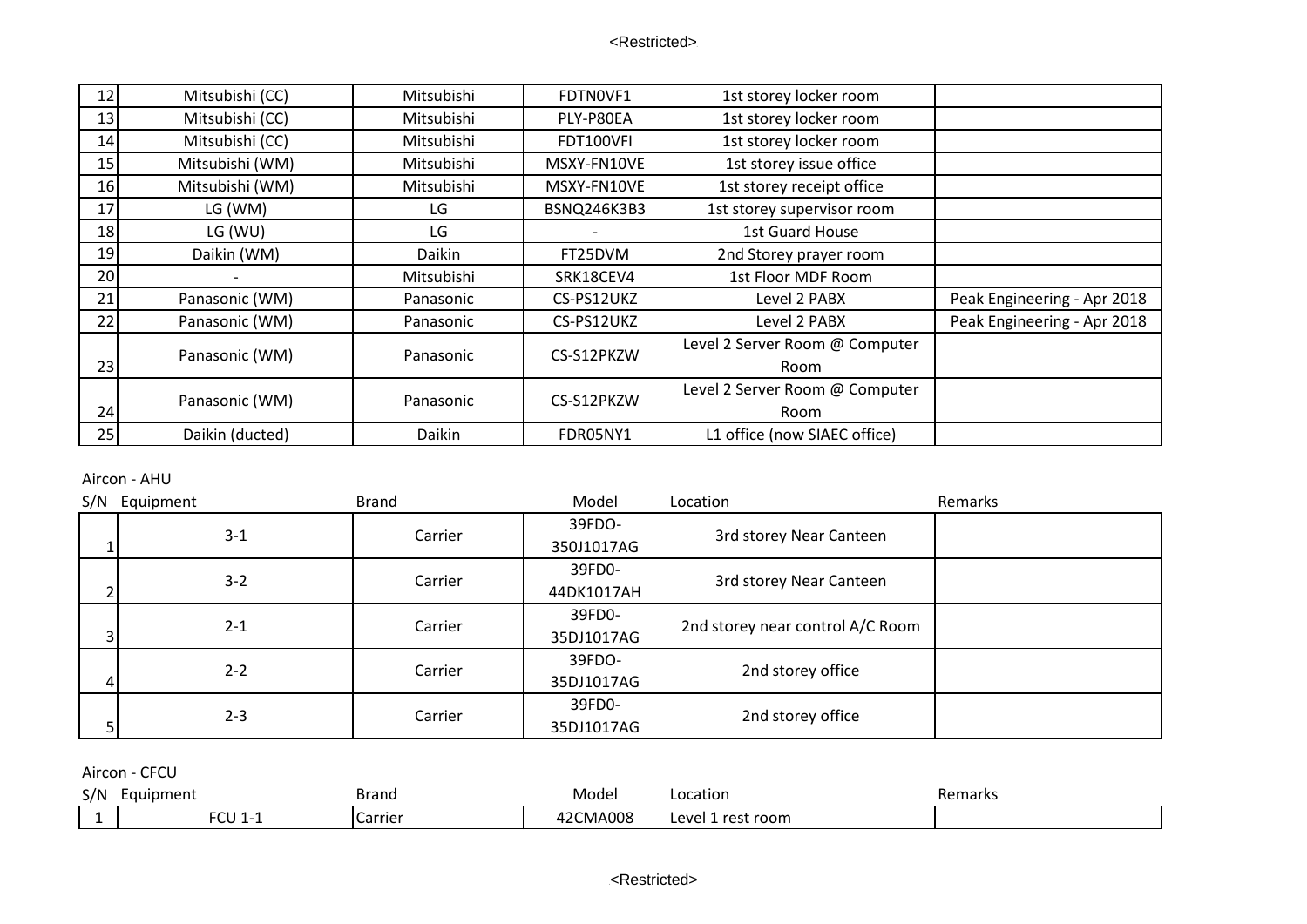| $\overline{2}$ | <b>FCU 1-2</b>  | Carrier | 40LW006  | Level 1 Progress & Issue chaser room |                             |
|----------------|-----------------|---------|----------|--------------------------------------|-----------------------------|
|                |                 |         |          | (now SIAEC office)                   |                             |
| 3              | <b>FCU 1-3</b>  | Carrier | 40LW004  | Level 1 Technical supply room        |                             |
| 4              | <b>FCU 1-4</b>  | Carrier | 40LM090  | Level 1 Technical supply room        | Peak Engineering - Oct 2019 |
| 5              | <b>FCU 1-5</b>  | Carrier | 40LW004  | Level 1 Technical supply room        |                             |
| 6              | <b>FCU 1-6</b>  | Carrier | 42CMA010 | Level 1 Supervisor room              |                             |
| 7              | <b>FCU 1-7</b>  | Carrier | 40LW001  | Level 1 charge hand office           |                             |
| 8              | <b>FCU 1-8</b>  | Carrier | 42CMA008 | Level 1 Briefing Room                |                             |
| 9              | <b>FCU 1-9</b>  | Carrier | 42CMA010 | Level 1 Corridor                     |                             |
| 10             | <b>FCU 1-10</b> | Carrier | 42CMA011 | Level 1 Corridor                     |                             |
| 11             | <b>FCU 1-11</b> | Carrier | 42CMA008 | Level 1 Lobby near staircase 1       |                             |
| 12             | <b>FCU 3-1</b>  | Carrier | 40LW006  | Level 3 office 5                     |                             |
| 13             | <b>FCU 3-2</b>  | Carrier | 40LW004  | Level 3 office 4                     |                             |
| 14             | <b>FCU 3-3</b>  | Carrier | 40LW004  | Level 3 office 3                     |                             |
| 15             | <b>FCU 3-4</b>  | Carrier | 40LW004  | Level 3 office 2                     |                             |
| 16             | <b>FCU 3-5</b>  | Carrier | 40LW004  | Level 3 office 1                     |                             |
| 17             | <b>FCU 3-6</b>  | Carrier | 42CMA010 | Level 3 office 6                     |                             |
| 18             | <b>FCU 3-7</b>  | Carrier | 40LW004  | Level 3 office 7                     |                             |

# Aircon - chiller and pumps

| S/N | Equipment              | <b>Brand</b>            | Model                              | Location           | Remarks                         |
|-----|------------------------|-------------------------|------------------------------------|--------------------|---------------------------------|
|     | Chiller 1              | <b>Johnson Controls</b> | YLAA0456HE52XAB Level 3 plant room |                    | Lodestar Engineering - Jul 2016 |
|     | Chiller 2              | Johnson Controls        | YLAA0456HE52XAB Level 3 plant room |                    | Lodestar Engineering - Jul 2016 |
|     | 3 Chilled water pump 1 | Monoflo                 | DMT 80-320 MB                      | Level 3 plant room | Peak Engineering - May 21       |
|     | 4 Chilled water pump 2 | Monoflo                 | DMT 80-320                         | Level 3 plant room |                                 |

#### Mechanical ventilation

| S/N | Equipment                  | Brand/Model | Location          | Remarks |
|-----|----------------------------|-------------|-------------------|---------|
|     |                            |             |                   |         |
|     |                            |             | <b>Block A</b>    |         |
|     | 1 Exhaust air fan (EAF1-1) | M&Y/ZT1-450 | Inflammable store |         |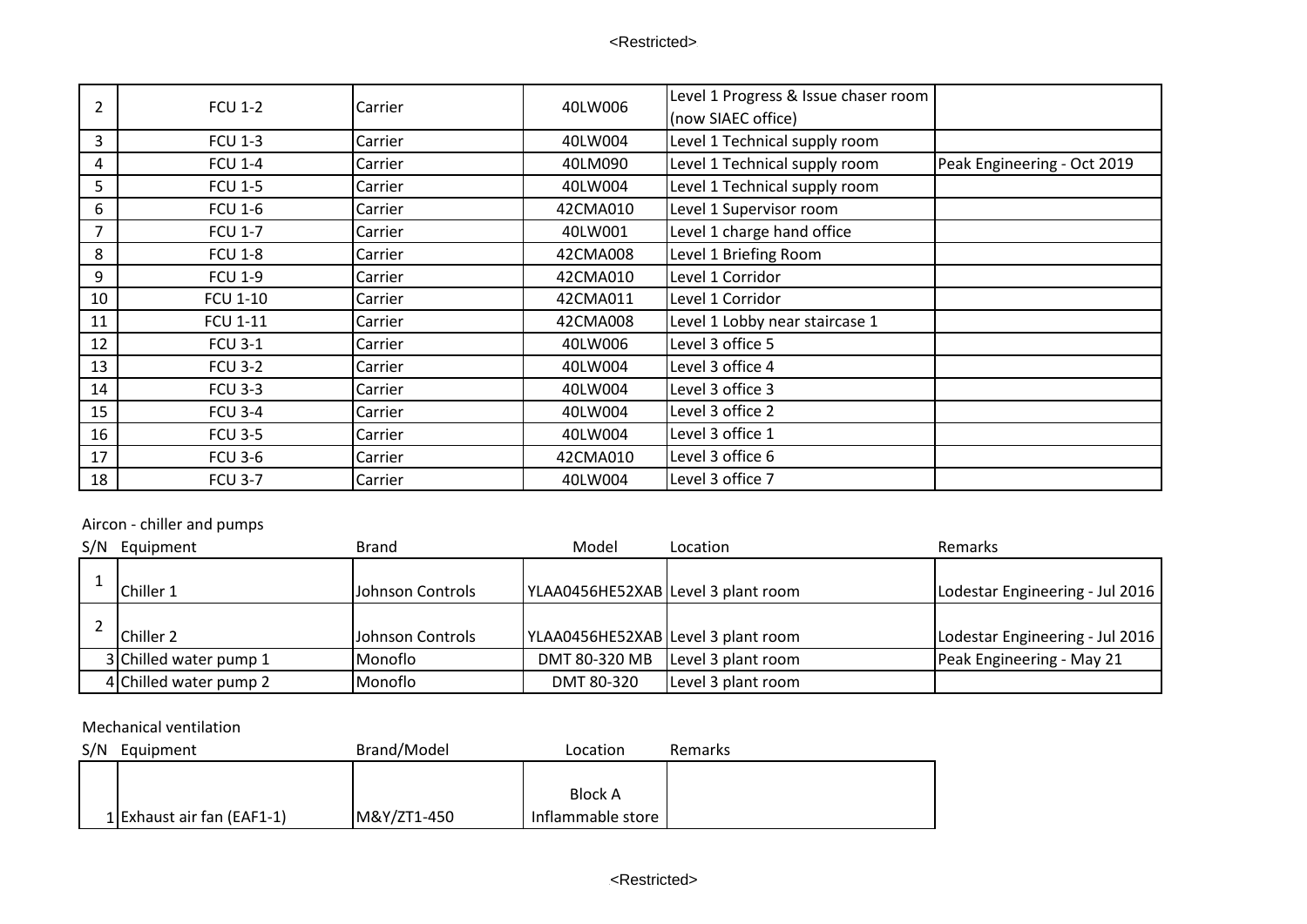|                             |                 | <b>Block A genset</b>      |  |
|-----------------------------|-----------------|----------------------------|--|
| 2 Exhaust air fan (EAF1-2)  | M&Y/ZT1-500     | room                       |  |
|                             |                 |                            |  |
|                             |                 | <b>Block A</b>             |  |
| 3 Exhaust air fan (EAF1-3)  | M&Y/ZT1-500     | Transformer room           |  |
|                             |                 |                            |  |
| 4 Exhaust air fan (EAF1-4)  | M&Y/15G2P2DB    | <b>Block A male locker</b> |  |
|                             |                 | <b>Block A Level 1</b>     |  |
| 5 Exhaust air fan (EAF1-5)  | Meclfo ME100C   | toilet                     |  |
|                             |                 |                            |  |
|                             |                 | <b>Block A</b>             |  |
| 6 Fresh air fan (FAF1-1)    | M&Y/ZT1-500     | Inflammable store          |  |
|                             |                 |                            |  |
| 7 Fresh air fan (FAF1-2)    | M&Y/15G2P2DB    | <b>Block A male locker</b> |  |
|                             |                 | Block A Level 1 (for       |  |
| 8 Fresh air fan (FAF1-3)    | Mecflo/ME 200B  | FCU <sub>s</sub> )         |  |
| 9 Fresh air fan (FAF1-4)    | Mecflo/ME160C   | <b>Block A Level 1</b>     |  |
|                             |                 | <b>Block A Level 2</b>     |  |
| 10 Fresh air fan (FAF2-1)   | Mecflo/ME 1000C | AHU room                   |  |
|                             |                 | <b>Block A Level 2</b>     |  |
| 11 Fresh air fan (FAF2-2)   | Mecflo/ME 100C  | computer room              |  |
|                             |                 | <b>Block A Level 2</b>     |  |
| 12 Fresh air fan (FAFSP-1)  | M&Y/30G4P4FA    | spare parts store          |  |
|                             |                 | <b>Block A Level 2</b>     |  |
| 13 Fresh air fan (FAFSP-2)  | M&Y/24G4P4EA    | spare parts store          |  |
|                             |                 | <b>Block A Level 2</b>     |  |
| 14 Fresh air fan (FAFSP-3)  | M&Y/24G4P4EA    | spare parts store          |  |
|                             |                 | <b>Block A Level 2</b>     |  |
| 15 Fresh air fan (FAFSP-4)  | M&Y/24GP4DA     | spare parts store          |  |
|                             |                 | <b>Block A Level 3</b>     |  |
| 16 Exhaust air fan (EAF3-1) | M&Y/ZTR450      | pantry and stores          |  |
|                             |                 | <b>Block A Level 3</b>     |  |
| 17 Exhaust air fan (EAF3-2) | M&Y/ZTR450      | toilets                    |  |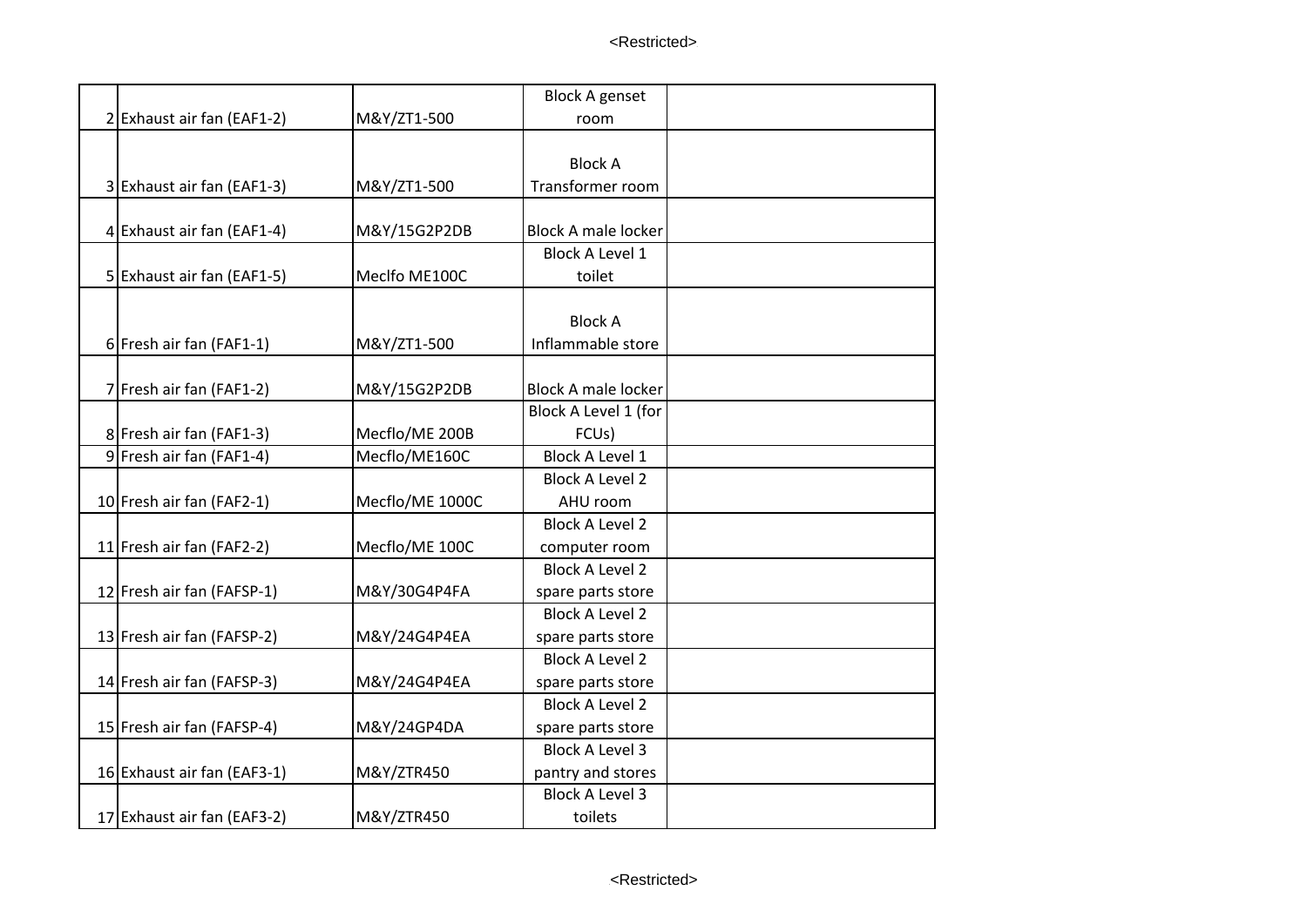|                              |               | <b>Block A Level 3</b> |  |
|------------------------------|---------------|------------------------|--|
| 18 Exhaust air fan (EAF3-3)  | M&Y/15G2P2DB  | toilets                |  |
|                              |               | <b>Block A Level 2</b> |  |
| 19 Exhaust air fan (EAFR-1)  | M&Y/ZTR560    | spare parts store      |  |
|                              |               | <b>Block A Level 2</b> |  |
| 20 Exhaust air fan (EAFR-2)  | M&Y/ZTR560    | spare parts store      |  |
|                              |               | <b>Block A Level 2</b> |  |
| 21 Exhaust air fan (EAFR-3)  | M&Y/ZTR560    | spare parts store      |  |
|                              |               | <b>Block A Level 2</b> |  |
| 22 Exhaust air fan (EAFR-4)  | M&Y/ZTR560    | spare parts store      |  |
|                              |               | <b>Block A Level 2</b> |  |
| 23 Exhaust air fan (EAFR-5)  | M&Y/ZTR560    | spare parts store      |  |
|                              |               | <b>Block A Level 2</b> |  |
| 24 Exhaust air fan (EAFR-6)  | M&Y/ZTR560    | spare parts store      |  |
|                              |               | <b>Block A Level 2</b> |  |
| 25 Exhaust air fan (EAFR-7)  | M&Y/ZTR560    | spare parts store      |  |
|                              |               | <b>Block A Level 2</b> |  |
| 26 Exhaust air fan (EAFR-8)  | M&Y/ZTR560    | spare parts store      |  |
|                              |               | <b>Block A Level 2</b> |  |
| 27 Exhaust air fan (EAFR-9)  | M&Y/ZTR560    | spare parts store      |  |
|                              |               | <b>Block A Level 2</b> |  |
| 28 Exhaust air fan (EAFR-10) | M&Y/ZTR560    | spare parts store      |  |
|                              |               | Block A Level 3 for    |  |
| 29 Fresh air fan (FAF3-1)    | M&Y/ZTR450    | staircase              |  |
|                              |               | Block A Level 3 for    |  |
| 30 Fresh air fan (FAF3-2)    | Mecflo ME200A | <b>FCUs</b>            |  |
|                              |               | Block A Level 3 for    |  |
| 31 Fresh air fan (FAF3-3)    | Mecflo ME100C | <b>FCUs</b>            |  |
|                              |               | Block A Level 3 for    |  |
| 32 Fresh air fan (FAF3-4)    | Mecflo ME100C | <b>FCUs</b>            |  |
|                              |               | Block A Level 3 for    |  |
| 33 Fresh air fan (FAF3-5)    | M&YZT1-500    | staircase              |  |